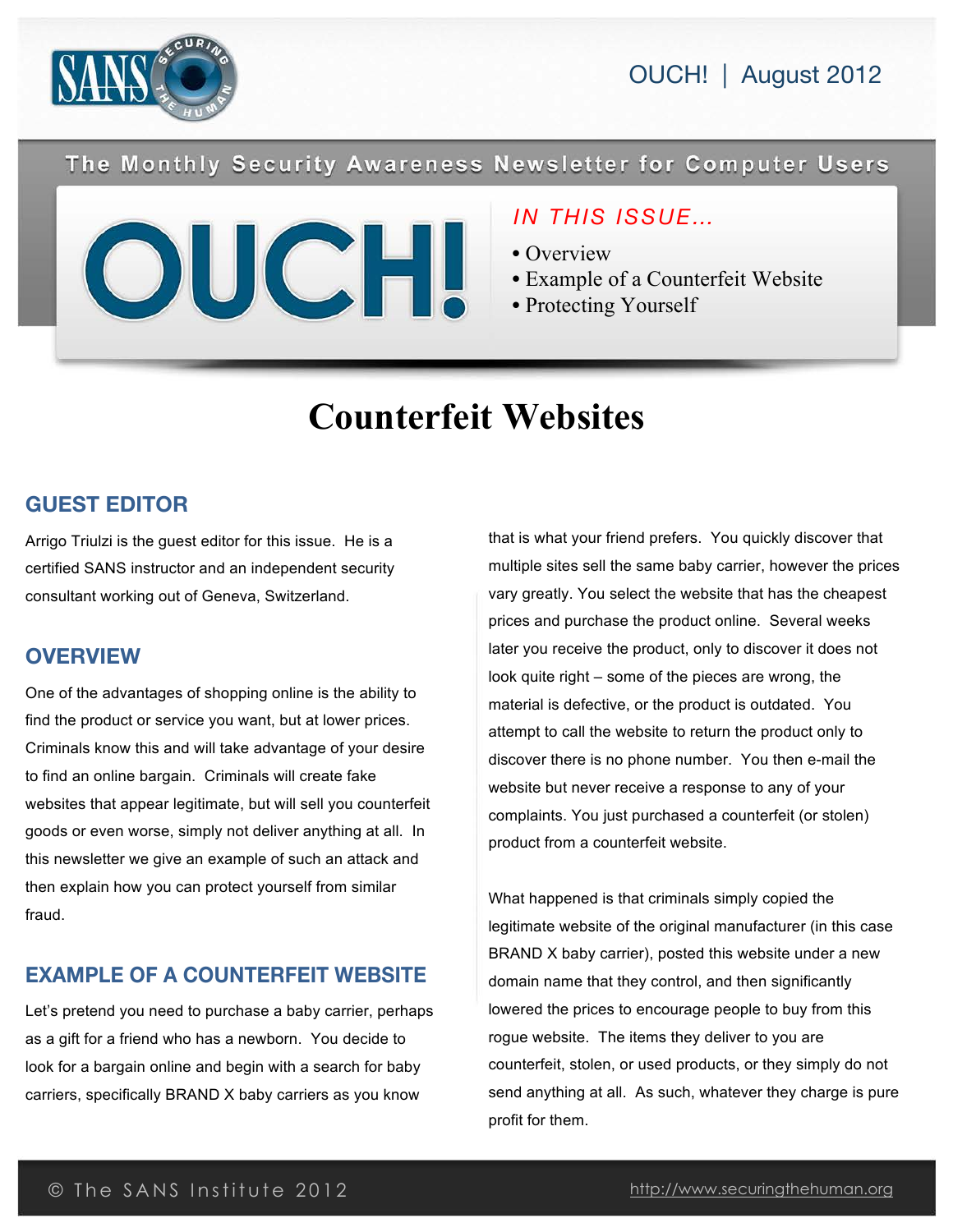# OUCH! | August 2012



# **Counterfeit Websites**

#### **PROTECTING YOURSELF**

We understand that you want to leverage the Internet for the best possible shopping experience. Here are several steps you can take to protect yourself from attacks like these.

- 1. If the pricing seems to be good to be true, be very suspicious.
- 2. Call their support number. Wait ... no support number or contact listed to call? Another red flag.
- 3. Often the criminals that set up these counterfeit websites are not native speakers of the website's language. The e-mails they send you may have poor grammar or simple spelling mistakes. In the case of one counterfeit baby carrier website, one of their e-mails opened with, "*We wish to welcome you to BRAND X baby carrier, Cheap baby carrier BRAND X, on sale,Free shipping*." Respectable businesses have their e-mails proofread before sending them to real customers. When you see poor grammar or spelling, be very suspicious.
- 4. Criminals will often use the brand name of the goods you are searching for in the URL so they look legitimate to you. But they also frequently change the URLs of their counterfeit websites, making it harder to shut them down. As a result, criminals will often use several different domain names and email addresses during the purchasing process. For example, in our example of the baby carrier website, the cyber criminals may have one domain name for the website (such as www.brandxbabycarriers.com), another domain name for the e-mails they send you (such as from



# *If a website is selling products or services at a price too good to be true, be suspicious, the website may be a fake.*

sales@brandxcarrierstogo.com), and a third domain name for support e-mails (such as support@babycarriersbrandx.com). All these different domains are another big red flag.

5. Legitimate organizations should always use encryption during the online purchasing process. If encryption is not used for the online transaction, then do not buy from the website. You can